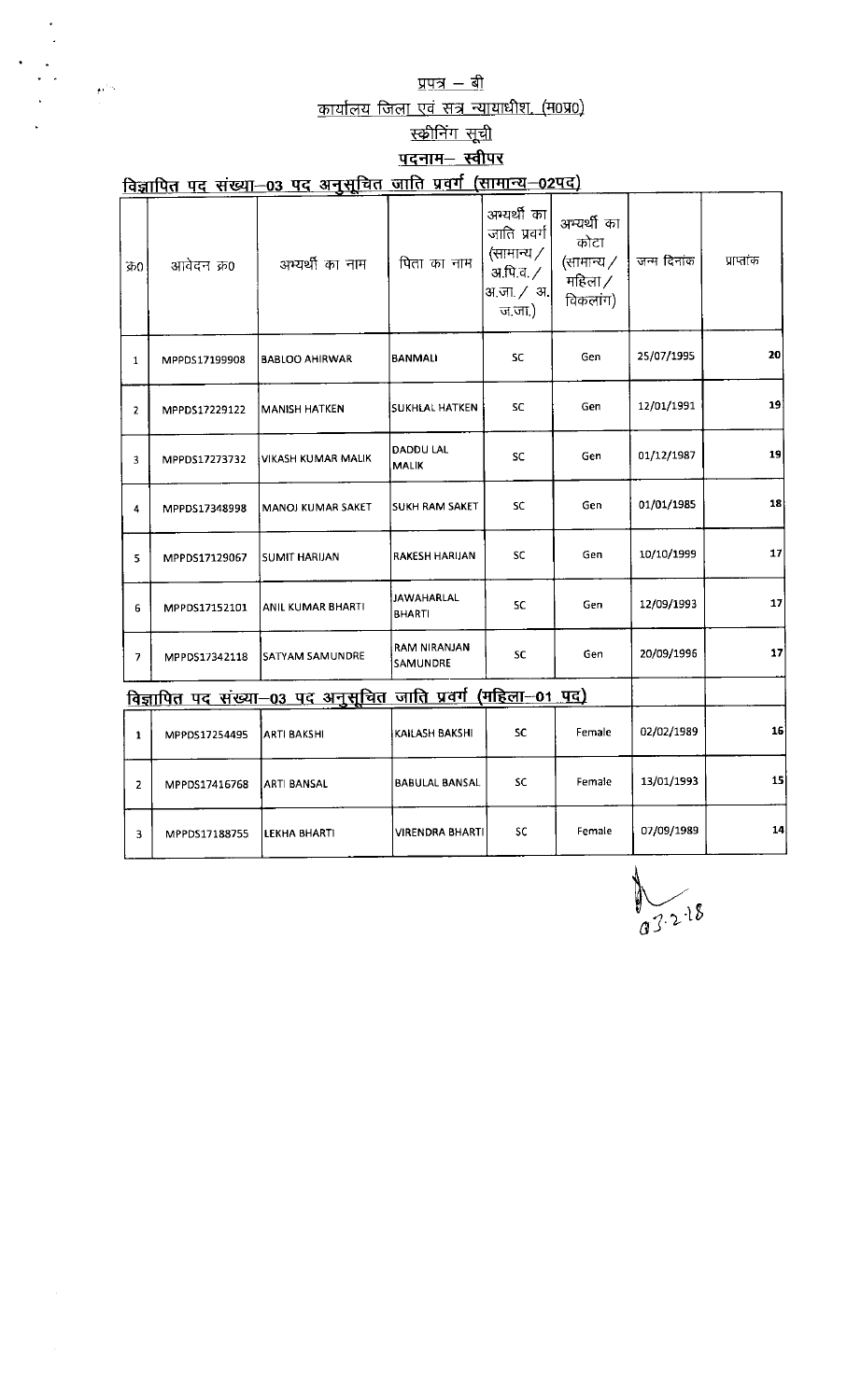| $\mathcal{L}^{\text{max}}$ | क0। | आवेदन क्र0 | अभ्यर्थी का नाम | पिता का नाम | अभ्यर्थी का <br>जाति प्रवर्ग<br>(सामान्य ,<br>अ.पि.व. ,<br> अ.जा. ∕<br>-अ.,<br>ज.जा.) | अभ्यर्थी का<br>कोटा<br>(सामान्य ⁄<br>महिला /<br>विकलांग) | जन्म दिनांक | प्राप्तांक |
|----------------------------|-----|------------|-----------------|-------------|---------------------------------------------------------------------------------------|----------------------------------------------------------|-------------|------------|
|----------------------------|-----|------------|-----------------|-------------|---------------------------------------------------------------------------------------|----------------------------------------------------------|-------------|------------|

#### <u>प्रपत्र – बी</u>

## कार्यालय जिला एवं सत्र न्यायाधीश, (म0प्र0)

<u>स्कीनिंग सूची</u>

<u>पदनाम– वाहन चालक</u>

#### विज्ञापित पद संख्या-02 पद (अनारक्षित-01पद)

| क्र0           | आवेदन क्र0    | अभ्यर्थी का नाम                                      | पिता का नाम                        | अभ्यर्थी का<br>जाति प्रवर्ग<br>(सामान्य /<br>अ.पि.व. <i>/</i><br>अजा. / अ <br>ज.जा.) | अभ्यर्थी का<br>कोटा<br>(सामान्य /<br>महिला $\angle$<br>विकलांग) | जन्म दिनांक | प्राप्तांक |
|----------------|---------------|------------------------------------------------------|------------------------------------|--------------------------------------------------------------------------------------|-----------------------------------------------------------------|-------------|------------|
| $\mathbf{1}$   | MPPDS17263305 | <b>AKHILESH SINGH</b>                                | <b>NARESH SINGH</b>                | UR.                                                                                  | Gen                                                             | 07/07/1991  | 25         |
| $\overline{2}$ | MPPDS17370760 | SANDEEP UPADHYAY                                     | <b>RAKESH</b><br><b>UPADHYAY</b>   | UR.                                                                                  | Gen                                                             | 12/06/1986  | 25         |
| 3.             | MPPDS17344989 | <b>VISHNU KUMAR</b>                                  | <b>RAJESH KUMAR</b>                | UR                                                                                   | Gen                                                             | 10/01/1989  | 24         |
| 4              | MPPDS17400817 | <b>SHANTI LAL GUPTA</b>                              | <b>GAYA PRASAD</b><br><b>GUPTA</b> | UR.                                                                                  | Gen                                                             | 15/03/1985  | 24         |
|                |               | <u>विज्ञापित पद संख्या–02 पद (अन्य पिछडा वर्ग–1)</u> |                                    |                                                                                      |                                                                 |             |            |
| $\mathbf{1}$   | MPPDS17340806 | MONU RATHAUR                                         | <b>NARESH</b><br><b>RATHAUR</b>    | <b>OBC</b>                                                                           | Gen                                                             | 01/08/1992  | 21         |
| $\overline{2}$ | MPPDS17470397 | UDAY KUMAR                                           | <b>RAJESH KUMAR</b>                | <b>OBC</b>                                                                           | Gen                                                             | 23/01/1993  | 20         |
| 3              | MPPDS17189099 | BHUPENDRA DAHAYAT                                    | <b>NANDI LAL</b><br><b>DAHAYAT</b> | <b>OBC</b>                                                                           | Gen                                                             | 07/06/1994  | 19         |
| 4              | MPPDS17440189 | PUSHPENDRA KUMAR<br><b>KUSHWAHA</b>                  | RAMSWAYAMBAR<br><b>KUSHWAHA</b>    | OBC                                                                                  | Gen                                                             | 13/03/1991  | 19         |

#### <u>प्रपत्र – बी</u>

कार्यालय जिला एवं सत्र न्यायाधीश. (म0प्र0)

# <u>स्कीनिंग सूची</u>

<u>पदनाम– भृत्य</u>

# <u>विज्ञापित पद संख्या–14 पद (अनारक्षित–09पद(सामान्य–6, महिला–3), अन्य पि. वर्ग–1पद, अ.ज.</u><br>जा.–4 पद (सामान्य<u>–3 पद, महिला–1 पद) (कुल पद में से विकलांग–2 पद)</u>)

| क्र0 | आवेदन क्र0    | अभ्यर्थी का नाम | पिता का नाम           | अभ्यर्थी का<br>जाति प्रवर्ग<br>(सामान्य $\prime$<br>अ.पि.व. ,<br> अ.जा. ∕<br>अ. <br>ज.जा.) | अभ्यर्थी का<br>कोटा<br>(सामान्य ∕<br>महिला $\times$<br>विकलांग) | जन्म दिनांक | प्राप्ताक |
|------|---------------|-----------------|-----------------------|--------------------------------------------------------------------------------------------|-----------------------------------------------------------------|-------------|-----------|
|      | MPPDS17338672 | AJAY KUMAR      | <b>PURUSOTTAM LAL</b> | UR                                                                                         | Male                                                            | 19/11/1983  | 26        |

 $\bigvee_{\mathbb{M}}\mathbb{R}^{13}$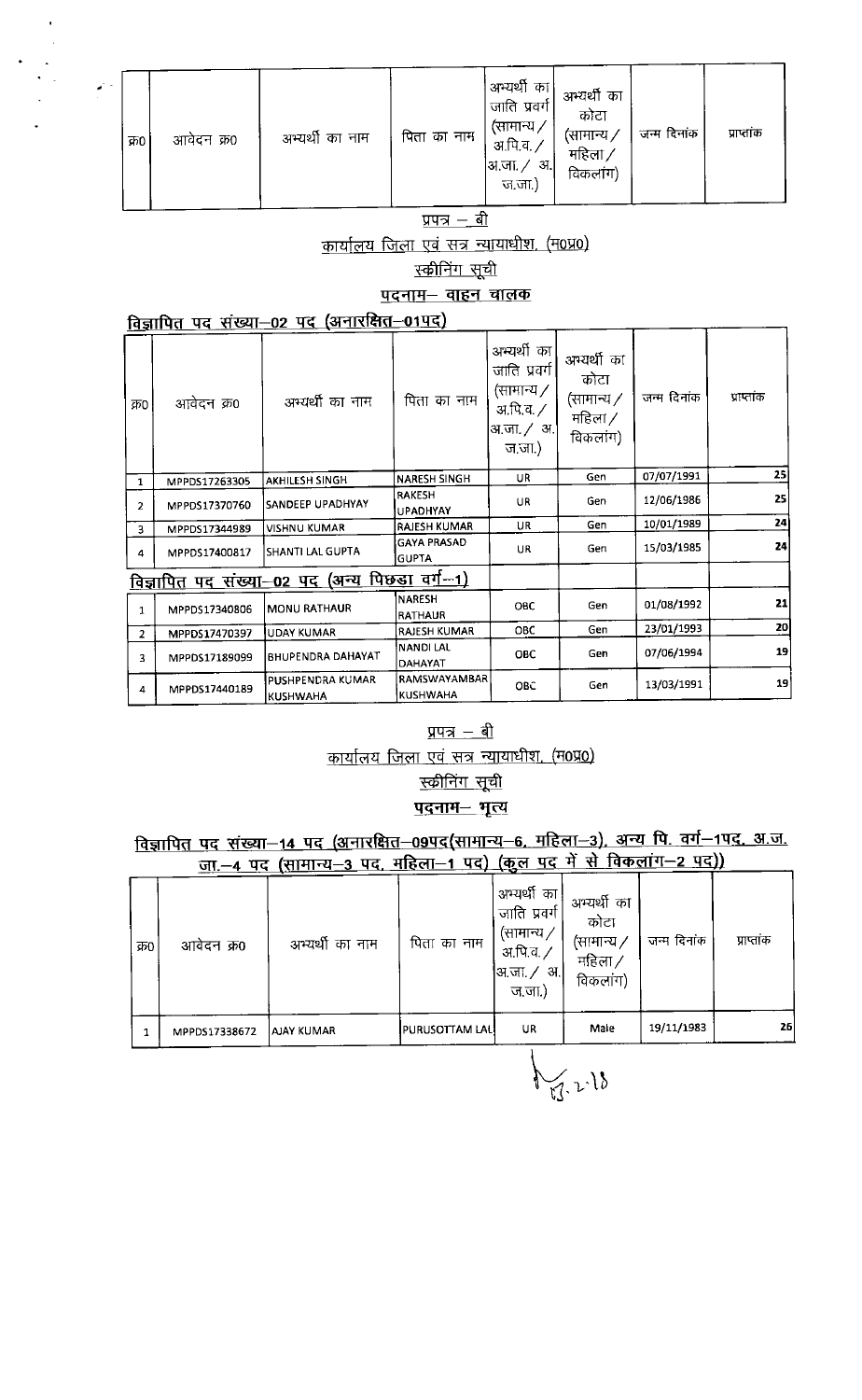| क्र0         | आवेदन क्र0    | अभ्यर्थी का नाम                                             | पिता का नाम                            | अभ्यर्थी का<br>जाति प्रवर्ग<br>(सामान्य /<br>अ.पि.व. ⁄<br>अ.जा. ⁄ अ.<br>ज.जा.) | अभ्यर्थी का<br>कोटा<br>(सामान्य /<br>महिला /<br>विकलांग) | जन्म दिनांक | प्राप्तांक |
|--------------|---------------|-------------------------------------------------------------|----------------------------------------|--------------------------------------------------------------------------------|----------------------------------------------------------|-------------|------------|
| 2            | MPPDS17154431 | HARERAM TIWARI                                              | <b>RAM MILAN</b><br>TIWARI             | UR                                                                             | Male                                                     | 04/12/1986  | 26         |
| 3.           | MPPDS17359169 | PRADEEP KUMAR<br><b>JAISWAL</b>                             | <b>HERA LAL</b><br><b>JAISWAL</b>      | UR                                                                             | Male                                                     | 11/07/1983  | 25         |
| 4            | MPPDS17321295 | SUDHEER KUMAR<br>MISHRA                                     | <b>ASHOK KUMAR</b><br><b>MISHRA</b>    | UR                                                                             | Male                                                     | 09/01/1996  | 25         |
| 5.           | MPPDS17192616 | KAILASH TIWARI                                              | <b>BHAGWAT</b><br>PRASAD TIWARI        | UR.                                                                            | Male                                                     | 29/04/1982  | 25         |
| 6            | MPPDS17454567 | <b>BHUPENDRA PRASAD</b><br><b>UPADHYAY</b>                  | ANUSUIA PRASAD<br>UPADHYAY             | UR                                                                             | Male                                                     | 05/11/1978  | 24         |
| 7.           | MPPDS17417138 | ANUPAM ANAND                                                | <b>ANIL PRASAD</b><br><b>SINGH</b>     | UR.                                                                            | Male                                                     | 02/01/1988  | 24         |
| 8            | MPPDS17399965 | RAVENDRA KUMAR<br>SHUKLA                                    | HEERAMANI<br><b>SHUKLA</b>             | UR                                                                             | Male                                                     | 01/01/1991  | 24         |
| 9.           | MPPDS17283109 | BRAJESH KUMAR MISHRA                                        | NAGENDRA MANI<br><b>MISHRA</b>         | UR.<br>Male                                                                    |                                                          | 22/02/1986  | 24         |
| 10           | MPPDS17249532 | DHRUV KUMAR TIWARI                                          | KAILASH PRASAD<br>TIWARI               | UR<br>Male                                                                     |                                                          | 01/04/1986  | 24         |
| 11           | MPPDS17289123 | VISHNU DUTT THAPAK                                          | RAMAVTAR<br><b>THAPAK</b>              | UR<br>Male                                                                     |                                                          | 01/01/1984  | 23         |
| 12           | MPPDS17193044 | JAY NARAYAN SHARMA                                          | UR.<br>NARESH SHARMA                   |                                                                                | Male                                                     | 01/08/1979  | 23         |
| 13           | MPPDS17156809 | SHRIKANT KUSHWAHA                                           | RAMSUNDAR<br>KUSHWAHA                  | UR.<br>Male                                                                    |                                                          | 01/05/1984  | 23         |
| 14           | MPPDS17149986 | SHUBHAM MISHRA                                              | TEERATH PRASAD<br><b>MISHRA</b>        | UR.                                                                            | Male                                                     | 30/03/1991  | 23         |
| 15           | MPPDS17413780 | BHAGBAT SAHU                                                | <b>BHAROSE LAL</b><br>SAHU             | UR                                                                             | Male                                                     | 09/08/1985  | 22         |
| 16           | MPPDS17394597 | AKHILESH KUMAR YADAV                                        | <b>BHOLANATH</b><br>YADAV              | UR                                                                             | Male                                                     | 10/05/1992  | 22         |
| 17           | MPPD517386185 | PRASHANT KASHYAP                                            | <b>BRIJ LAL RAIKWAR</b>                | UR                                                                             | Male                                                     | 07/11/1994  | 22         |
| 18           | MPPDS17206793 | SANJAY KUMAR SHUKLA                                         | KAMLESH SHUKLA                         | UR                                                                             | Male                                                     | 08/08/1998  | 22         |
|              |               | <u>विज्ञापित पद संख्या—14 पद (अनारक्षित—09पद(महिला—3.))</u> |                                        |                                                                                |                                                          |             |            |
| $\mathbf{1}$ | MPPDS17100299 | KANCHAN SINGH                                               | <b>KRISHNRAJ SINGH</b>                 | UR                                                                             | Female                                                   | 05/06/1989  | 21         |
| $\mathbf{2}$ | MPPDS17113469 | NEELAM CHATURVEDI                                           | LALBIHARI<br>CHATURVEDI                | UR                                                                             | Female                                                   | 05/12/1999  | 21         |
| 3            | MPPDS17186699 | KHUSHBOO SINGH                                              | <b>SHIV PRATAP</b><br><b>SINGH</b>     | UR                                                                             | Female                                                   | 01/07/1994  | 21         |
| 4            | MPPDS17298818 | <b>GAYATRI PATEL</b>                                        | HINCHHLAL PATEL                        | UR                                                                             |                                                          | 04/05/1991  | 21         |
| 5            | MPPDS17324744 | <b>SEEMA SINGH</b>                                          | AMARNATH<br><b>SINGH</b>               | UR                                                                             | Female                                                   | 01/12/1990  | 21         |
| 6            | MPPDS17172161 | SAVITA DIXIT                                                | <b>SUSHEEL DIXIT</b>                   | UR                                                                             | Female                                                   | 27/06/1986  | 20         |
| 7.           | MPPDS17425544 | DIKSHA MISHRA                                               | <b>RAM NARESH</b><br><b>MISHRA</b>     | UR                                                                             | Female                                                   | 15/08/1996  | 20         |
| 8            | MPPDS17449528 | UMADEVI PATEL                                               | RAMNARAYAN<br><b>PATEL</b>             | UR                                                                             | Female                                                   | 01/01/1989  | 20         |
| 9            | MPPDS17428290 | NEETA CHAUDHARI                                             | <b>AJAY LAL</b>                        | <b>SC</b>                                                                      | Female                                                   | 03/12/1993  | 19         |
| 10           | MPPDS17429695 | <b>SUNITA AGNIHOTRI</b>                                     | <b>REBTI RAMAN</b><br><b>AGNIHOTRI</b> | UR                                                                             | Female                                                   | 14/08/1992  | 19         |

 $\frac{1}{\sqrt{2}}$ 

 $\frac{1}{2}$  .

 $\frac{1}{\log 2.28}$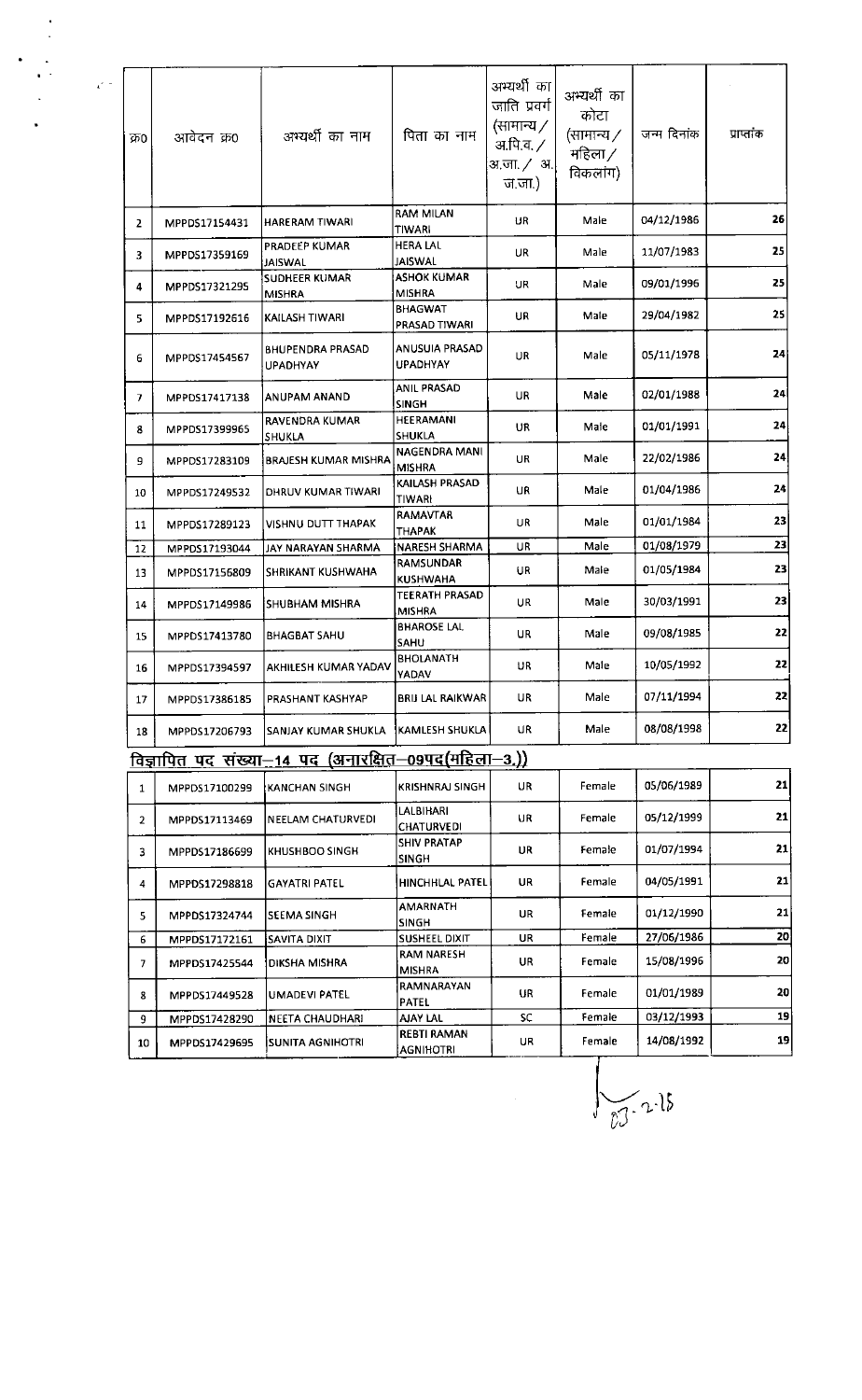| क्र0           | आवेदन क्र0    | अभ्यर्थी का नाम                                                     | पिता का नाम                          | अभ्यर्थी का<br>जाति प्रवर्ग<br>(सामान्य $\mathcal Y$<br>अ.पि.च. <i>/</i><br>अ.जा. / अ.<br>ज.जा.) | अभ्यर्थी का<br>कोटा<br>(सामान्य ∕<br>महिला /<br>विकलांग)        | जन्म दिनांक | प्राप्तांक |
|----------------|---------------|---------------------------------------------------------------------|--------------------------------------|--------------------------------------------------------------------------------------------------|-----------------------------------------------------------------|-------------|------------|
| 11             | MPPDS17467922 | PRIYANSHU DUBEY                                                     | <b>JAYKRISHAN</b><br><b>DUBEY</b>    | Female<br>UR                                                                                     |                                                                 | 03/07/1996  | 19         |
| 12             | MPPDS17468315 | Female<br><b>MANIND SINGH</b><br><b>UR</b><br><b>KM RUCHI SINGH</b> |                                      |                                                                                                  | 16/09/1995                                                      | 19          |            |
|                |               | <u>विज्ञापित पद संख्या—14 पद (अन्य पि. </u>                         | <u>वर्ग—1पद)</u>                     |                                                                                                  |                                                                 |             |            |
| क्र0           | आवेदन क्र0    | अभ्यर्थी का नाम                                                     | पिता का नाम                          | अभ्यर्थी का<br>जाति प्रवर्ग<br>(सामान्य /<br>अ.पि.व. <i>/</i><br>अ.जा. / अ.<br>ज.जा.)            | अभ्यर्थी का<br>कोटा<br>(सामान्य $\angle$<br>महिला /<br>विकलांग) | जन्म दिनांक | प्राप्तांक |
| $\mathbf{1}$   | MPPDS17319340 | AMRIT LAL KUSHWAHA                                                  | <b>RAM PRATAP</b><br><b>KUSHWAHA</b> | <b>OBC</b>                                                                                       | Male                                                            | 16/06/1985  | 21         |
| $\overline{2}$ | MPPDS17317929 | PRAVEEN                                                             | <b>GAJENDRA SINGH</b>                | <b>OBC</b>                                                                                       | Male                                                            | 04/09/1999  | 21         |
| 3.             | MPPDS17118285 | IRAMESH KUSHWAHA                                                    | JETHU LAL<br><b>KUSHWAHA</b>         | <b>OBC</b>                                                                                       | Male                                                            | 01/01/1991  | 21         |

## <u>विज्ञापित पद संख्या–14 पद (अ.ज.जा.–4 पद (सामान्य–3 पद, महिला–1 पद))</u>

 $\ddot{\phantom{0}}$ 

| क्र0                    | आवेदन क्र0    | अभ्यर्थी का नाम         | पिता का नाम                      | अभ्यर्थी का<br>जाति प्रवर्ग<br>(सामान्य $\angle$<br>अ.पि.व. /<br>अजा./ अ <br>ज.जा.) | अभ्यर्थी का<br>कोटा<br>(सामान्य ∕<br>महिला /<br>विकलांग) | जन्म दिनांक | प्राप्तांक |
|-------------------------|---------------|-------------------------|----------------------------------|-------------------------------------------------------------------------------------|----------------------------------------------------------|-------------|------------|
| 1                       | MPPDS17122781 | RAJESH KUMAR KOL        | SHIVLAL KOL                      | <b>ST</b>                                                                           | 13/03/1998<br>Male                                       |             | 19         |
| $\overline{2}$          | MPPDS17304053 | DEEPAK KUMAR KOL        | lsukh lal                        |                                                                                     | Male                                                     | 06/06/1988  | 19         |
| 3                       | MPPDS17308492 | <b>VISHNU KUMAR KOL</b> | <b>ST</b><br><b>BUDDHSEN KOL</b> |                                                                                     | Male                                                     | 01/05/1976  | 19         |
| 4                       | MPPDS17308992 | AMIT KUMAR RAWAT        | SUDAMA PRASAD                    | <b>ST</b>                                                                           | Male                                                     | 15/12/1989  | 19         |
| $\overline{\mathbf{S}}$ | MPPDS17426659 | <b>SAMAY LAL KOL</b>    | <b>CHHOTELAL KOL</b>             | <b>ST</b>                                                                           | Male                                                     | 10/07/1986  | 19         |
| 6                       | MPPD517463323 | SANTOSH KUMAR KOL       | DAOLAT PRASAD<br>KOL             | <b>ST</b>                                                                           | Male                                                     | 24/09/1985  | 19         |
| 7                       | MPPDS17443427 | <b>CHANDAN KOL</b>      | LAKSHMAN KOL                     | <b>ST</b>                                                                           | Male                                                     | 01/10/1994  | 16         |
| 8                       | MPPDS17463309 | <b>SHIV PRASD KOL</b>   | <b>NANSHAH KOL</b>               | <b>ST</b>                                                                           | Male                                                     | 25/01/1989  | 16         |
| 9                       | MPPDS17472437 | <b>ASHISH KOL</b>       | <b>ACCHELAL KOL</b>              | <b>ST</b>                                                                           | Male                                                     | 11/08/1998  | 16         |

 $\int_{CJ-2^{-1}}$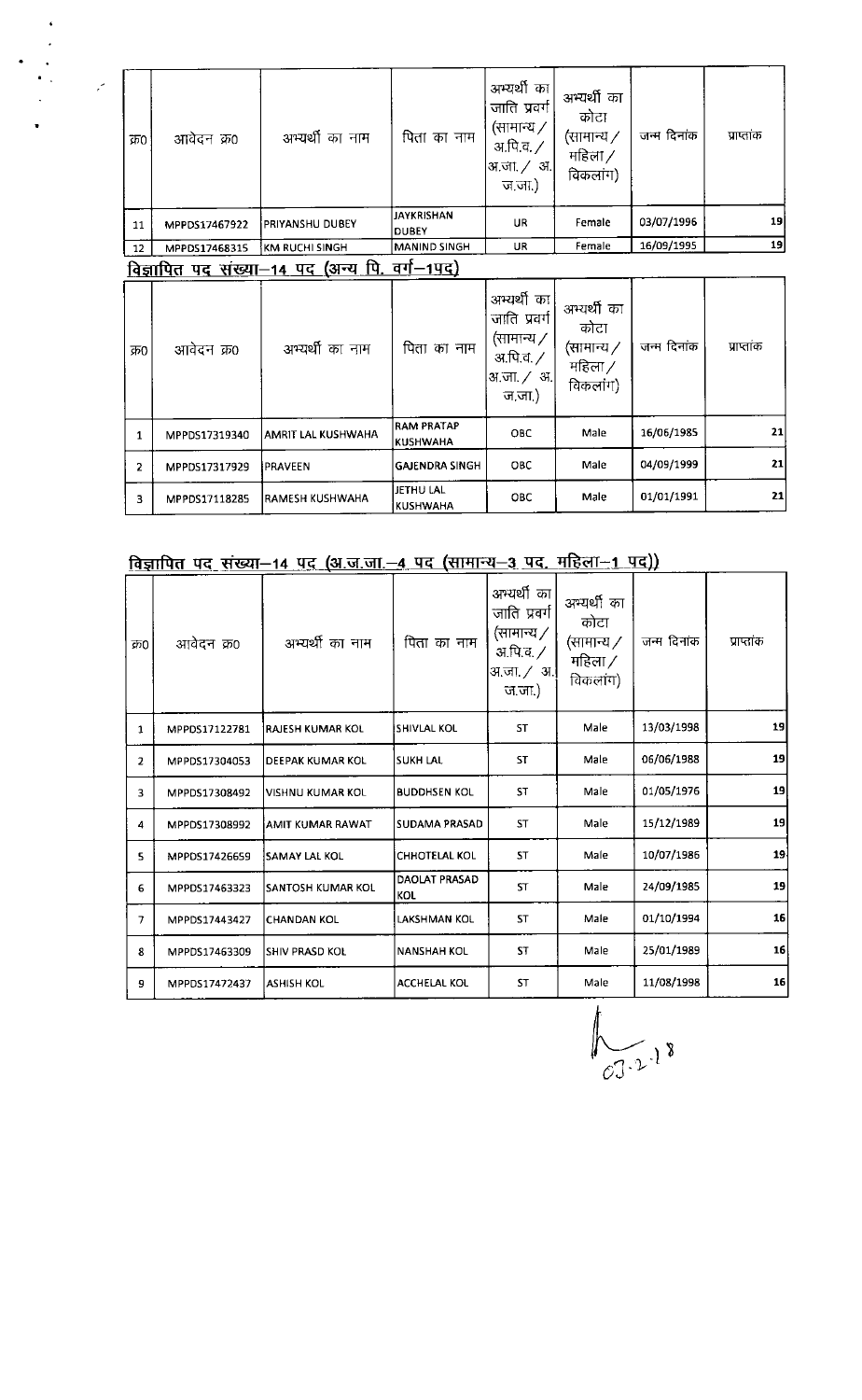| $\ddot{\phantom{1}}$                    |                |               |                                                       |                                   |                                                                                                            |                                                                     |             |            |
|-----------------------------------------|----------------|---------------|-------------------------------------------------------|-----------------------------------|------------------------------------------------------------------------------------------------------------|---------------------------------------------------------------------|-------------|------------|
| $\bullet$ ,<br>$\mathbb{R}^{2\times 1}$ | क्र0           | आवेदन क्र0    | अभ्यर्थी का नाम                                       | पिता का नाम                       | अभ्यर्थी का<br>जाति प्रवर्ग<br>(सामान्य $\angle$<br>अ.पि.व. <b>/</b><br> अ.जा. ∕ अ. <br>ज.जा.)             | अभ्यर्थी का<br>कोटा<br>(सामान्य $\nearrow$<br>महिला $/$<br>विकलांग) | जन्म दिनांक | प्राप्तांक |
|                                         |                |               | विज्ञापित पद संख्या-14 पद (अ.ज.जा.-4 पद (महिला-1 पद)) |                                   |                                                                                                            |                                                                     |             |            |
|                                         | क्र0           | आवेदन क्र0    | अभ्यर्थी का नाम                                       | पिता का नाम                       | अन्यर्थी का<br>जाति प्रवर्ग<br>(सामान्य $\overline{Z}$<br>आपि.व. $\angle$<br>अ.जा <i>. / अ</i> .<br>ज.जा.) | अभ्यर्थी का<br>कोटा<br>(सामान्य ∕<br>महिला $/$<br>विकलांग)          | जन्म दिनांक | प्राप्तांक |
|                                         | $\mathbf{1}$   | MPPDS17308607 | <b>NEELAM KOL</b>                                     | <b>LALOHAR KOL</b>                | <b>ST</b>                                                                                                  | Female                                                              | 25/07/1996  | 17         |
|                                         | $\overline{2}$ | MPPDS17320296 | <b>SUMAN KOL</b>                                      | <b>RAM VISHWAS</b>                | <b>ST</b>                                                                                                  | Female                                                              | 08/03/1988  | 17         |
|                                         | 3              | MPPDS17469059 | <b>SUNITA KARKOO</b>                                  | <b>TIRATHMAL</b><br><b>KORKOO</b> | <b>ST</b>                                                                                                  | Female                                                              | 05/05/1976  | 16         |

 $\hat{\mathcal{L}}$ 

 $\sqrt{3} \cdot 2^{-18}$ <br>(जे. के. वर्मा)<br>जिला एवं सत्र न्यायाधीश, रीवा